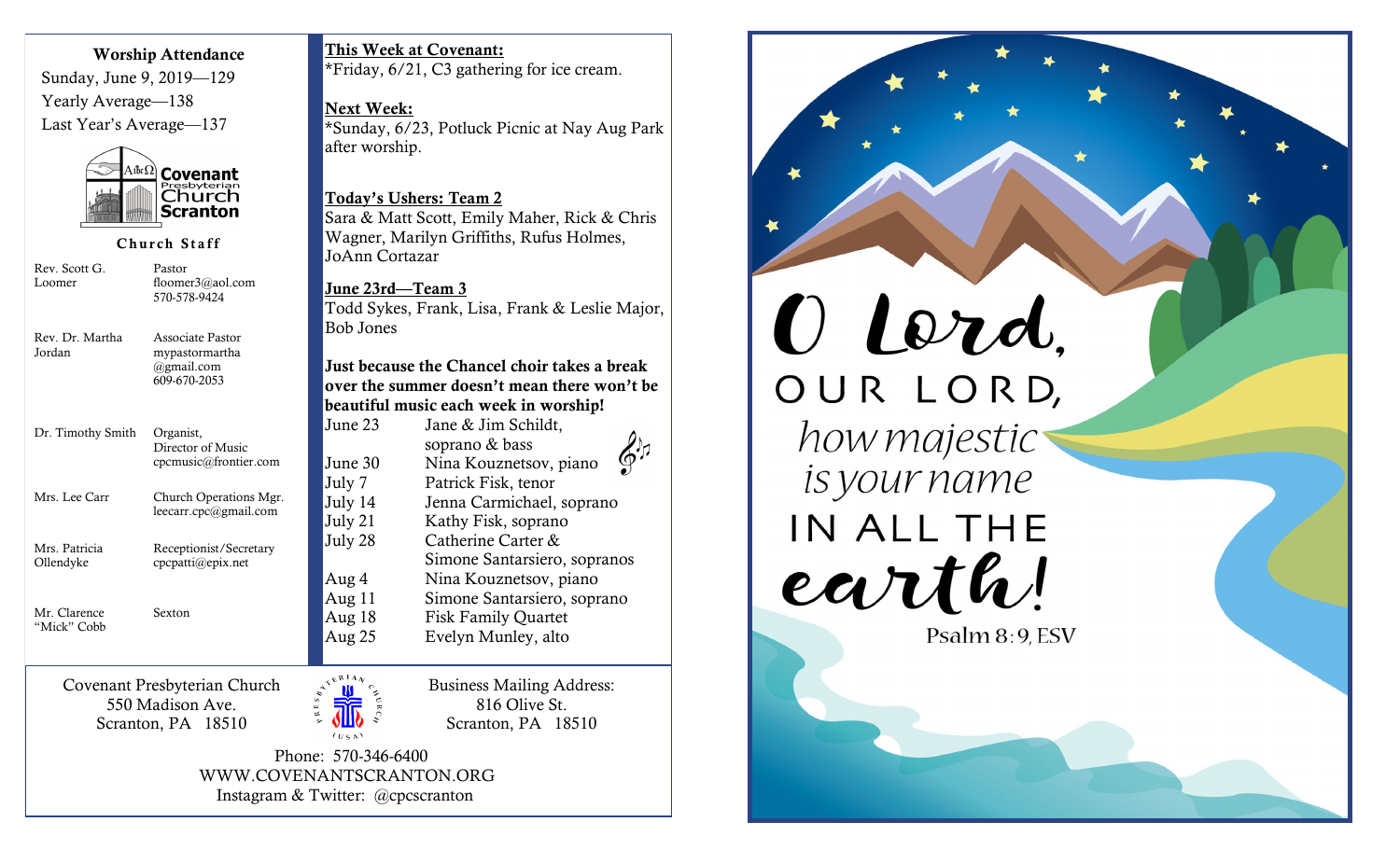### COVENANT PRESBYTERIAN CHURCH SCRANTON, PENNSYLVANIA

Trinity Sunday June 16, 2019

## *Children are invited to remain throughout the service of worship. However, nursery & childcare are available, please ask an usher.*

As you arrive in worship and find a place in a pew, please use the following prayer to center your thoughts and spirit. As the Prelude begins, quiet your voice and soul. With music and prayer let us move from 'getting to church' to 'being the church'

as we worship together*.*

*God of grace and glory, make your presence known to us as we worship this morning. Spirit of Holiness, breathe on us all and bind us in Christian love and servanthood. O God, Creator, Christ, and Holy Spirit, be known to us today. Transform our lives and our community into the image of Jesus Christ, in whose name we pray. Amen.*

## **GATHER IN GOD'S NAME**

Prelude Pièce Héroïque *César Franck*

Call to Worship

**Leader: The grace of our Lord, Jesus Christ, the love of God, And the fellowship of the Holy Spirit be with you all.**  People: And also with you.

Prayer of Invocation

\*Hymn No. 138 Holy, Holy, Holy! Lord God Almighty! *Nicaea*

Call to Confession

## Prayer of Confession

 **Mighty and merciful God, we have erred and strayed from your ways like lost sheep. We have followed too much the devices and desires of our own hearts. We have left undone those things which we ought to have done; and we have done those things which we ought not to have done.**

**Be with us in your love that we may be your children, at one with all those who hear your voice and who follow in your way. Renew us with life that is full of joy, assured by the presence of a Savior who knows our lot and cares for us always, for Christ is our help and hope, and in his name, we pray.**

**Accept this prayer and the silent meditations of our hearts now . . .**

*Silent Confession . . . Amen*

## **CHRISTIAN EDUCATION**

## **Godly Play**

Children age 4 through 3rd grade are excused to Godly Play after the Children's Sermon during worship. (Children in 4th—12th grade shall remain in worship). **Godly Play will meet each week during the summer (no meeting on June 30th).**

**Sunday School and Adult Education classes are on break until September.**

## **Monday School**

The group meets at 6:30 P.M. in the Covenant House and are currently studying the Book of Revelation. **The last meeting is on Monday, June 17th.**

## **C-3 Youth Group**

Join us for Ice Cream on Friday, June 21st, at 7:00 P.M. RSVP to Pastor Martha. (Have a great summer! See you in the Fall!)

## **Vacation Bible School**

Save the Dates! August 5th through the 8th, 2019! You can register at any time by contacting Pastor Martha.

As we prepare for VBS, we are looking for a variety of donations. Some items we are looking to be donated and some items we are looking to borrow for the week of VBS.



## **Some items that we will need include:**

Markers, glue dots or masking tape, pool noodles, 9 ounce clear cups, rope lights, burlap or old looking bags, 1" thick foam, medium and large cardboard boxes, clear packing tape or duct tape

## **Baseball Night with the Railriders August 2, 2019 ~ 7:05 P.M.**

Sponsored by the Presbytery of Lackawanna. Tickets are \$11.00 (Parking \$5.00 per car paid at the field.) The Railriders will be playing the Lehigh Valley Iron Pigs. A Friday night with fireworks after the game. Tickets need to be purchased by **July 1st**—to reserve your tickets, please speak with Pastor Martha. [mypastormartha@gmail.com](mailto:mypastormartha@gmail.com)

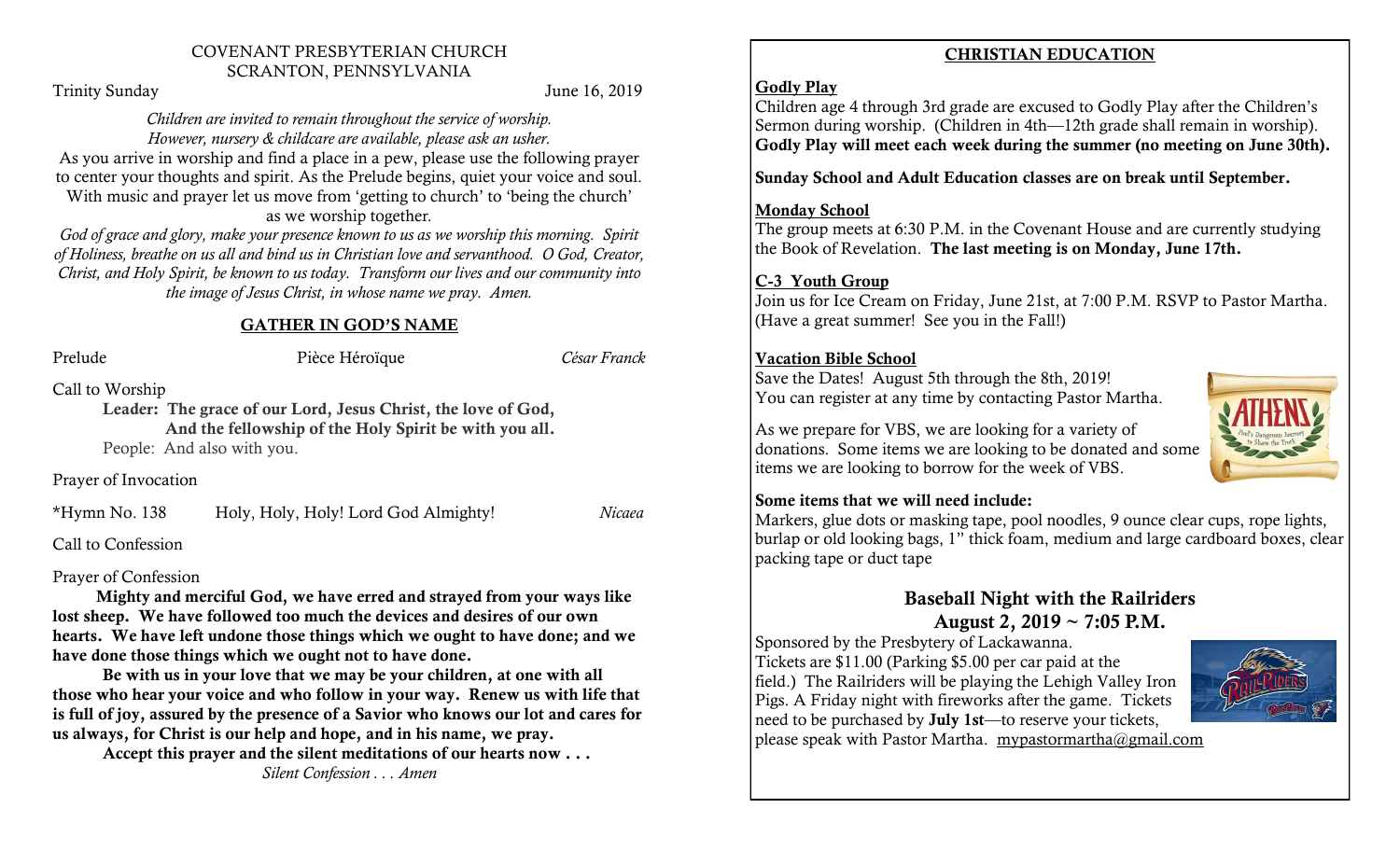# **GOOD MORNING!**<br>Response No. 572 "Lord, Have Mercy Upon Us" *Kyrie*

We're glad you have joined us for worship this Sunday! If you are a visitor or guest, let us know of your presence by filling out one of the Welcome envelopes located in each pew to receive The Covenanter, (newsletter) filled with the church's activities. Large print bulletins and hymnals are available—please ask an usher. Childcare is available during worship. **Godly Play** meets on the 3rd floor after the Children's Sermon (during worship) for children



age 4 through 3rd grade**. Godly Play will continue to meet over the summer.**

**Children's Worship Bags** are located in the basket in front of the sanctuary. Please return bags to the basket after worship.

There will not be Fellowship Hour today. Fellowship Hour will resume in September.

The Chancel flowers are given to the glory of God and in Honor of Father's Day

## **Participating in Worship Today**

Rev. Scott G. Loomer, Pastor Rev. Dr. Martha Jordan, Associate Pastor Dr. Timothy Smith, Organist/Director of Music Ms. Pamela Huddy, Liturgist

## **CAMP LACKAWANNA THERE'S STILL TIME TO SIGN UP FOR CAMP!**

Adventure, Wet-N-Wild, Sports, You & Me, Night Owls and MAD (Music, Art, Drama) are some of the camps offered. Ages range from 1st through 12th grade. Covenant Church offers scholarship assistance, please call the church office! **www.camplackawannafirst.com**

The Deacons are asking for your help in collecting items for **Christmas in July** at the Lackawanna County Prison.

#### **Items requested:**

Toothpaste, socks, bar soap, greeting cards, loose-leaf binder paper, #10 envelopes, shampoo (12.5 oz. VO5 or Suave ONLY), lots and lots of wrapped candy.



Boxes for donations are located at the Olive St. & Madison Ave. entrances.

## **Lord, have mercy upon us. Christ, have mercy upon us. Lord, have mercy upon us.**

Assurance of Pardon and Grace

\*Response of Praise *Gloria Patri*

## **Glory be to the Father, and to the Son, and to the Holy Ghost; As it was in the beginning, is now, and ever shall be, World without end. Amen, Amen.**

Introit Let the People Praise *Buryl Red Praise the Lord in the Holy place, praise him in the firmament, praise the Lord for his mighty acts, praise Him for His excellence. Hail His might with the trumpet, tell of peace with the harp. Wake the world with the cymbal, sing His praise from your heart. Hallelujah, A-men, let the people praise our God.* Children's Choir

Welcome, Joys & Concerns

## **GOD'S WORD PROCLAIMED**

Prayer for Illumination

Psalter Lesson Psalm 8 *NRSV*

O Lord, our Sovereign, how majestic is your name in all the earth! You have set your glory above the heavens.

Out of the mouths of babes and infants you have founded a bulwark because of your foes, to silence the enemy and the avenger.

When I look at your heavens, the work of your fingers, the moon and the stars that you have established;

what are human beings that you are mindful of them, mortals that you care for them?

Yet you have made them a little lower than God, and crowned them with glory and honor.

You have given them dominion over the works of your hands; you have put all things under their feet,

all sheep and oxen, and also the beasts of the field,

the birds of the air, and the fish of the sea, whatever passes along the paths of the seas.